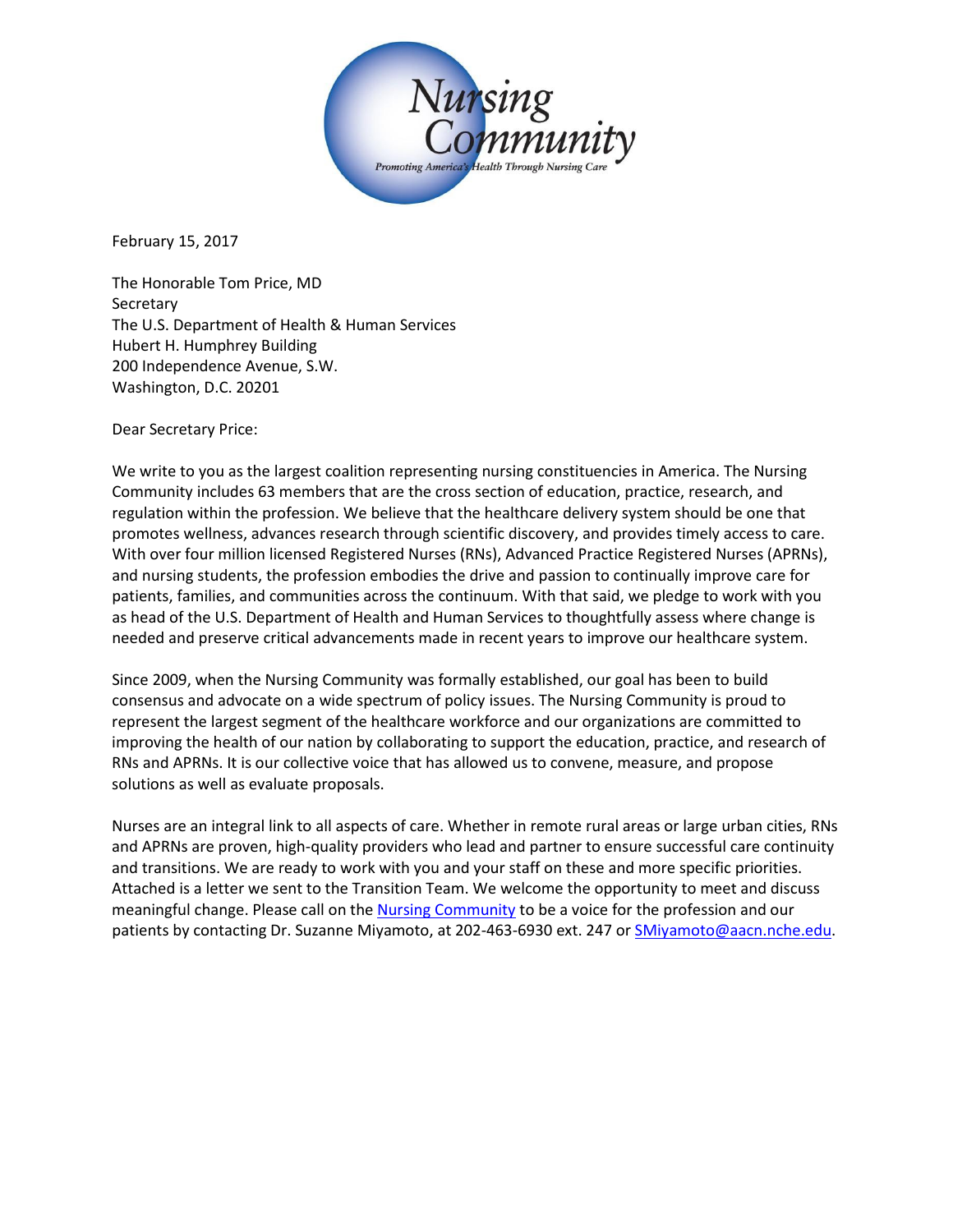

December 12, 2016

The Honorable Mike Pence Vice President-Elect Chair The Presidential Transition Team 1800 F Street NW, Room G117 Washington, DC 20270

Dear Vice President-Elect Pence:

The Nursing Community is a coalition of national nursing associations that builds consensus and advocates on a wide spectrum of healthcare issues, including practice, education, and research. Our coalition is committed to improving the health and health care of the nation by collaborating to support the education and practice of Registered Nurses (RNs) and Advanced Practice Registered Nurses (APRNs). Collectively, we represent over one million practicing nurses, nurse executives, nursing students, faculty, and researchers. We welcome the opportunity to serve as a resource to the new Administration and help ensure Americans receive high-quality, cost-effective care.

Since 2009, the Nursing Community has advocated for a healthy nation by holding strong to the following Core Principles:

- A robust and diverse nursing workforce is essential to the health of all Americans.
- Nurses are an integral part of the healthcare team, are involved in every aspect of care delivery, and are committed to the patient, their families, the community, and the nation.
- The contributions made by the practice and science of nursing are critical to the delivery of high quality, life-saving, preventive, and palliative health care across all care settings, geographic areas, and social determinants of health.
- The services RNs and APRNs provide are linked directly to the availability, cost, and quality of healthcare services.
- Affordable, accessible, high-quality health care and improved health outcomes depend upon a model of care that is patient-centered and comprehensive. This can only be achieved through the full complement of expertise gained from broad-based, inter-professional partnerships of all health professionals, including RNs and APRNs.
- Nursing's involvement is essential to the development of new healthcare information technology infrastructure. Nursing data are key to identifying patient outcomes and required improvements in the delivery of patient care.

For over a decade, the Nursing Community has championed increased funding for the Nursing Workforce Development programs, authorized under Title VIII of the *Public Health Service Act* (42 U.S.C. 296 et seq.)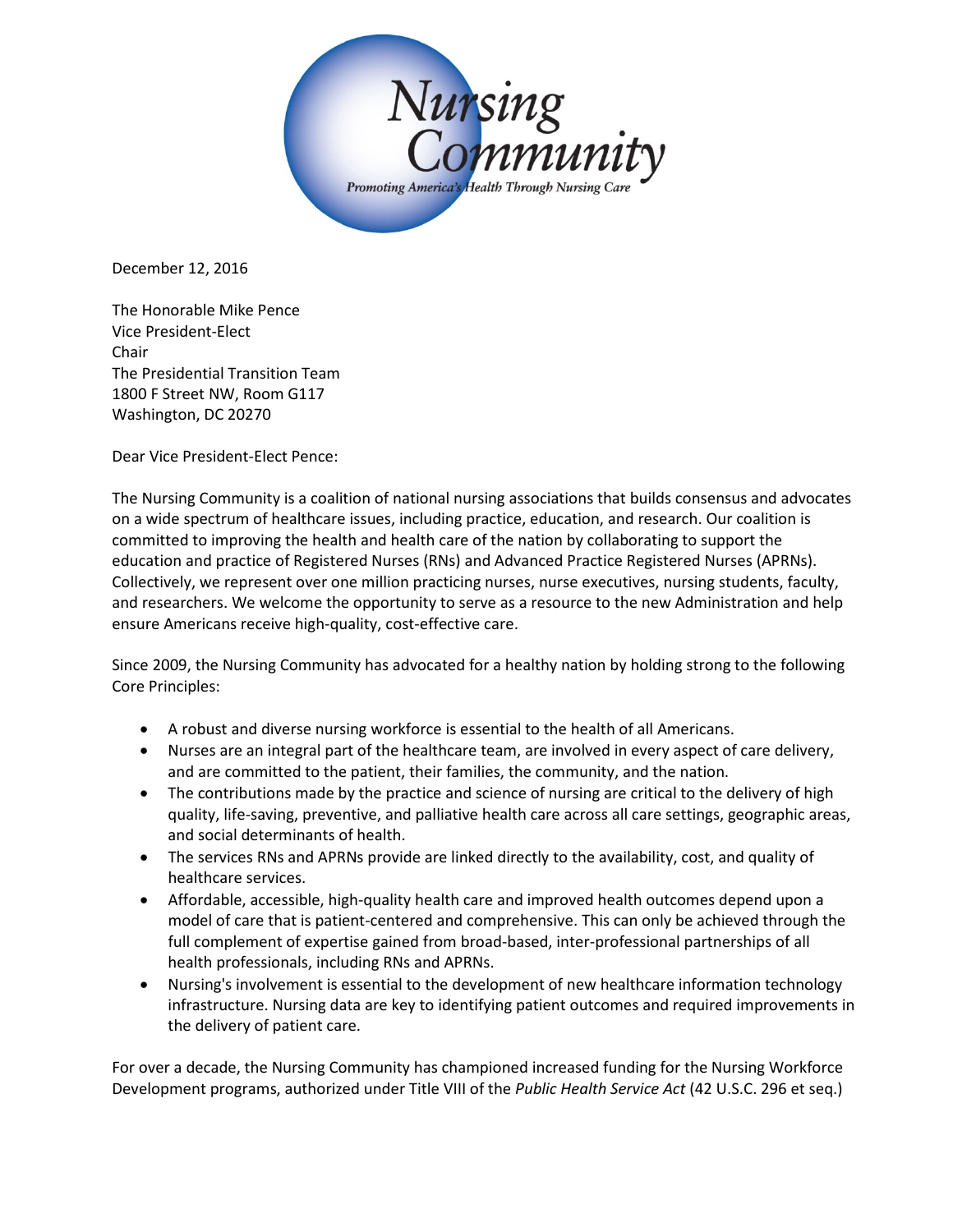and administered by the Health Resources and Services Administration. Within the last five years, the coalition has expanded its policy agenda to support funding for the National Institute of Nursing Research within the National Institutes of Health and directed our advocacy efforts to Congress and the Administration on subjects, including:

- Population health
- Primary care and access to the entire continuum of specialty services provided by RNs and APRNs
- Telehealth
- Workforce supply and demand focused on economic, demographic, and geographic trends
- Veterans' health care
- Provider parity and nondiscrimination by health plans
- Emerging public health crises

Additionally, working collaboratively, the Nursing Community has supported nominations of nursing experts to federal boards and commissions. We will look forward to the opportunity to share with the Trump Administration, the depth and breadth of expertise our coalition membership has to offer as it relates to systematic healthcare improvements.

Finally, we would like to share with the Administration the contributions the nursing workforce offers our nation and what we believe is critical to shaping a reformed delivery system.

## **ACCESS**

- Registered Nurses are the single largest group of healthcare professionals in the country and are critical to the delivery of high-quality, life-saving, preventive, and palliative health care across all care settings, geographic areas, socio-economic factors, and cultures.
- Peer-reviewed research has demonstrated that when Advanced Practice Registered Nurses are able to provide services to the full extent of their education and training, they offer costeffective, comprehensive, and the highest-quality care in a patient-centered environment.

## **AFFORDABILITY**

- Patient-centered, community-based care coordination models that include a variety of primary and specialty healthcare provider options are proven to be cost-effective and efficient in improving quality health outcomes.
- Increased research and clinical focus on wellness and health promotion strategies will yield significant improvements to the health of the nation, and produce cost savings that can be reinvested into achieving better health for all.

## **QUALITY**

- Transparent reporting of healthcare measures and outcomes by all providers empowers consumers, enables providers to make evidence-based decisions about processes of care, and can be used by purchasers to incentivize high-quality and cost-effective care.
- The use of a national interoperable health information technology system that protects the privacy rights of individuals will improve safety and reliability, ensuring cost-effective and coordinated care.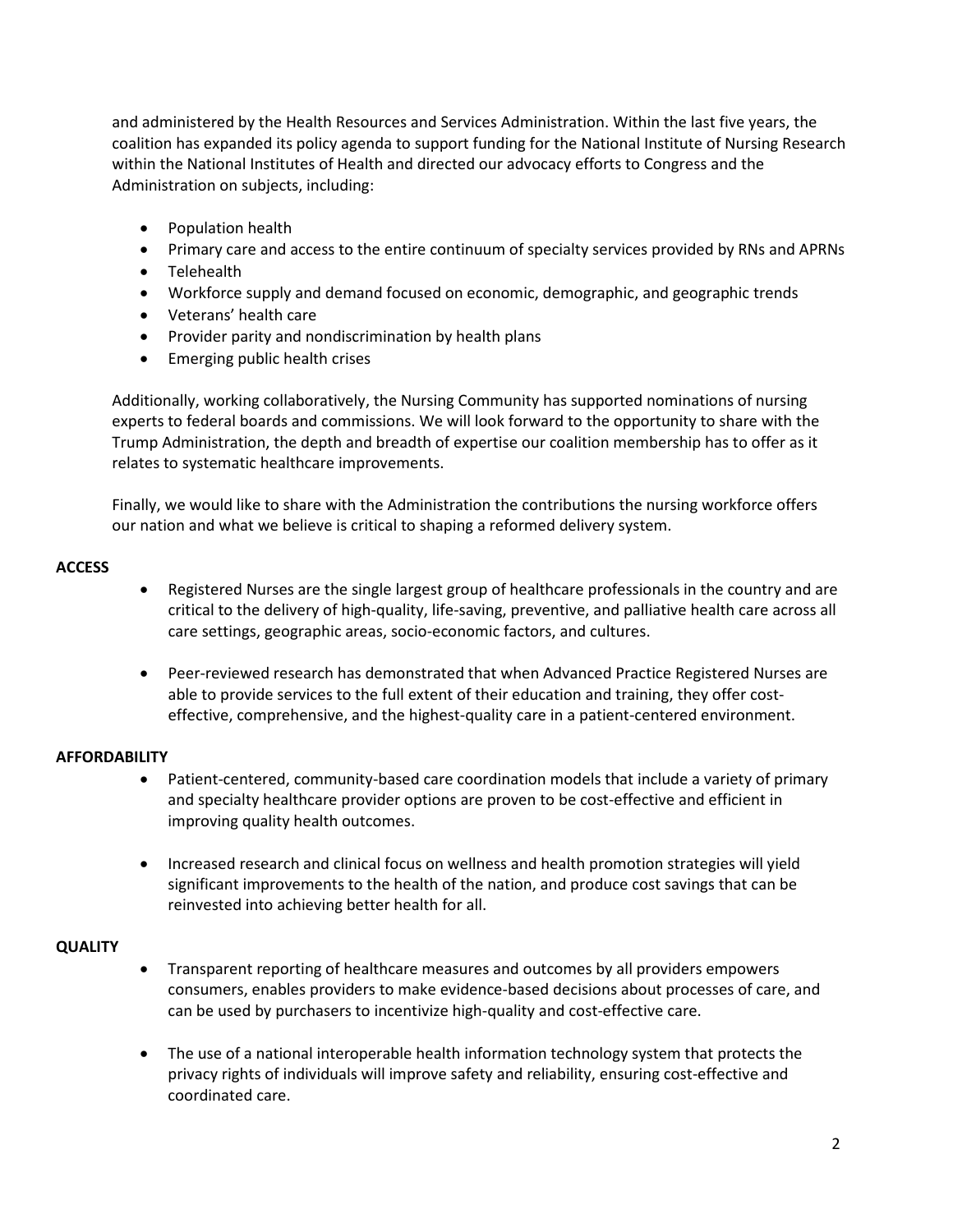The unique partnership the Nursing Community has created allows our national nursing organizations to unite on shared agendas and to promote America's health through nursing care. Again, we welcome the opportunity to work with the Trump Administration. If the 60 undersigned organizations can be of any assistance, or if you have any questions, please do not hesitate to contact the convener of the Nursing Community, Dr. Suzanne Miyamoto, at [Smiyamoto@aacn.nche.edu](mailto:Smiyamoto@aacn.nche.edu) or 202-463-6930, ext. 247. To review the efforts of the Nursing Community visit: [http://www.thenursingcommunity.org.](http://www.thenursingcommunity.org/)

### Sincerely,

Academy of Medical-Surgical Nurses American Academy of Ambulatory Care Nursing American Academy of Nursing American Assembly for Men in Nursing American Association of Colleges of Nursing American Association of Critical-Care Nurses American Association of Heart Failure Nurses American Association of Neuroscience Nurses American Association of Nurse Anesthetists American Association of Nurse Assessment Coordination American Association of Nurse Practitioners American Association of Occupational Health Nurses American College of Nurse-Midwives American Nephrology Nurses Association American Nurses Association American Nursing Informatics Association American Organization of Nurse Executives American Pediatric Surgical Nurses Association American Psychiatric Nurses Association American Society for Pain Management Nursing American Society of PeriAnesthesia Nurses Association for Radiologic & Imaging Nursing Association of Community Health Nursing Educators Association of Nurses in AIDS Care Association of Pediatric Hematology/Oncology Nurses Association of periOperative Registered Nurses Association of Public Health Nurses Association of Rehabilitation Nurses Association of Women's Health, Obstetric and Neonatal Nurses Commissioned Officers Association of the U.S. Public Health Service Dermatology Nurses' Association Emergency Nurses Association Gerontological Advanced Practice Nurses Association Hospice & Palliative Nurses Association Infusion Nurses Society International Association of Forensic Nurses International Society of Psychiatric-Mental Health Nurses National American Arab Nurses Association National Association of Clinical Nurse Specialists